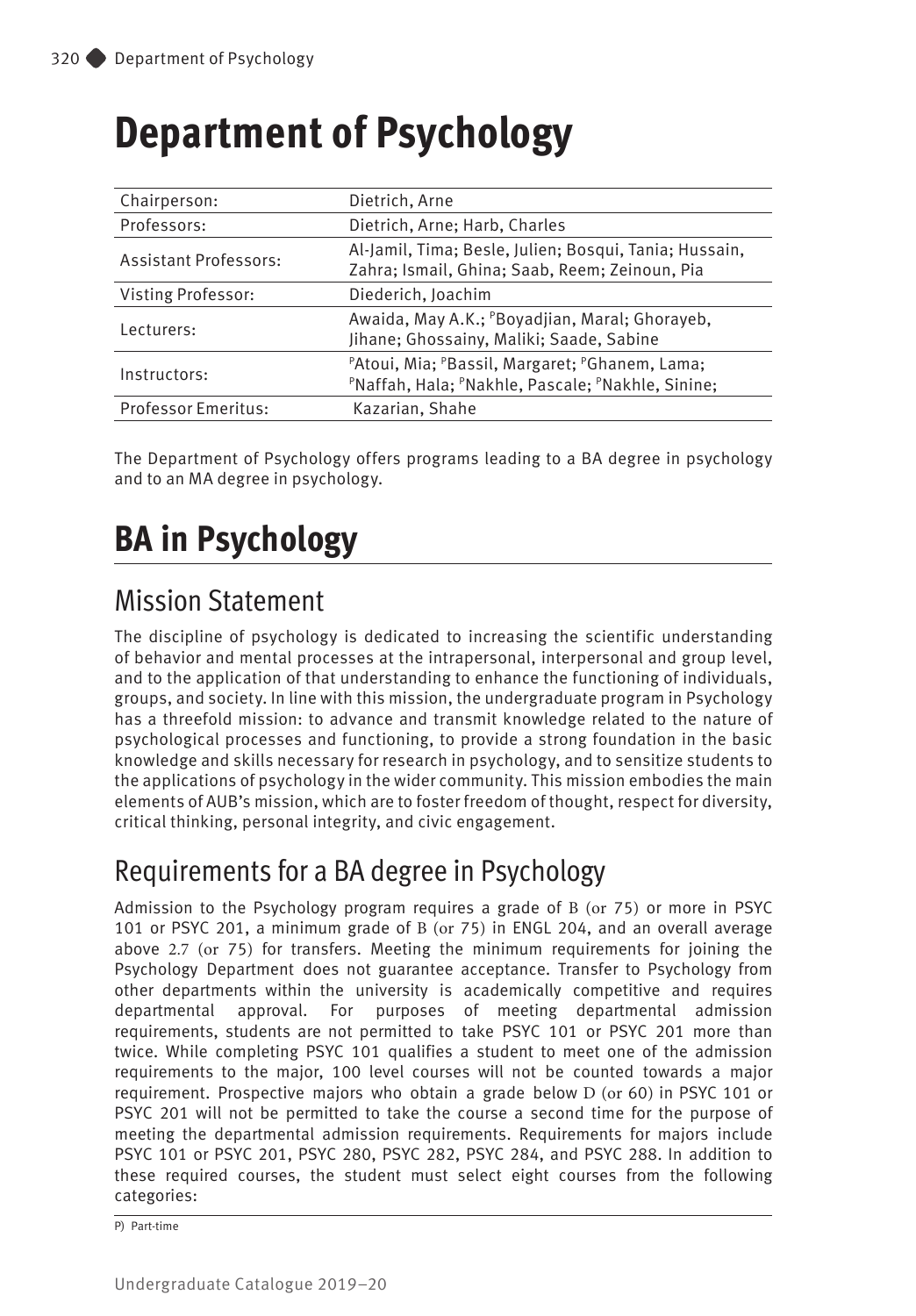Category 1 (3 out of 5 are required, but all can be taken for credit)(9): PSYC 210(3), PSYC 212(3), PSYC 214(3), PSYC 215(3), and PSYC 216(3); Category 2 (3 out of 5 are required, but all can be taken for credit)(9): PSYC 220(3), PSYC 222(3), PSYC 224(3), PSYC 226(3), and PSYC 229(3); Category 3 (the remainder are electives)(6): PSYC 230(3), PSYC 232(3), PSYC 234(3), PSYC 235(3), PSYC 236(3), PSYC 237(3), PSYC 238(3), PSYC 239(3), PSYC 240(3), PSYC 290(3), and any course in Category 1 and 2 that has not already been chosen.

In addition to these required courses, the student must complete 3 credits in Quantitative Thought numbered 200 or above. Also required are 6 credits in Natural Sciences. A biology course is recommended.

The requirements for a BA degree in Psychology are 90 credits for students entering the department at the sophomore level, including 39 credits in the major. The distribution of university requirements is as follows:

## University General Education Requirements

English Communication Skills (6 cr.), Arabic Communication Skills (3 cr.), Humanities (12 cr.) including 6 credits from CVSP, Natural Sciences (6 cr.), Social Sciences (3 cr.), and Quantitative Thought (3 cr.). Also note that the Social Science must be an approved General Education course from outside the major.

**A minor in psychology** requires 15 credits: PSYC 101 or PSYC 201, PSYC 280, and three electives from PSYC 210–240.

**A cognitive science minor** requires 18 credits: PSYC 237 is required. PSYC 237 cannot be counted as a psychology course for the purpose of this requirement. The remaining 15 credits must be chosen from the following courses: BIOL 240, 243, 244, CMPS 200, 211, 276, 287, EDUC 215, 221, ENGL 227, 228, 232, 284, 294, PHIL 211, 220, 221, 222, 223, 257 or 258 (but not both), PSYC 210, 222, 224, 226, 229, 280, on condition that the 15 credits chosen span at least three disciplines. A student may choose a special topics course not listed above (e.g., 290 course codes), provided the topic is within the purview of cognitive science, upon approval of the course coordinator. For single major students, only 3 credits of the 15 credits taken for the minor may count toward the major.

For double major students, 6 credits taken for the minor may count toward the majors, with no more than 3 credits per major. Students are encouraged to take PSYC 237 early in the minor.

## Course Descriptions

#### **PSYC 101** Freshman Introduction to Psychological Science 3.0; 3 cr. A survey of the principles and concepts of modern psychological science. Emphasis is

placed on critically examining empirical research investigating human behavior and mental processes. *Students who take this course cannot get credit for PSYC 201. Every term.* 

## **PSYC 201 Introduction to Psychological Science 3.0; 3 cr.**

A survey of the principles and findings of modern psychological science. Emphasis is placed on critically examining empirical research investigating human behavior and mental processes. *Students who receive credit for PSYC 101 cannot receive credit for PSYC 201. Every term.*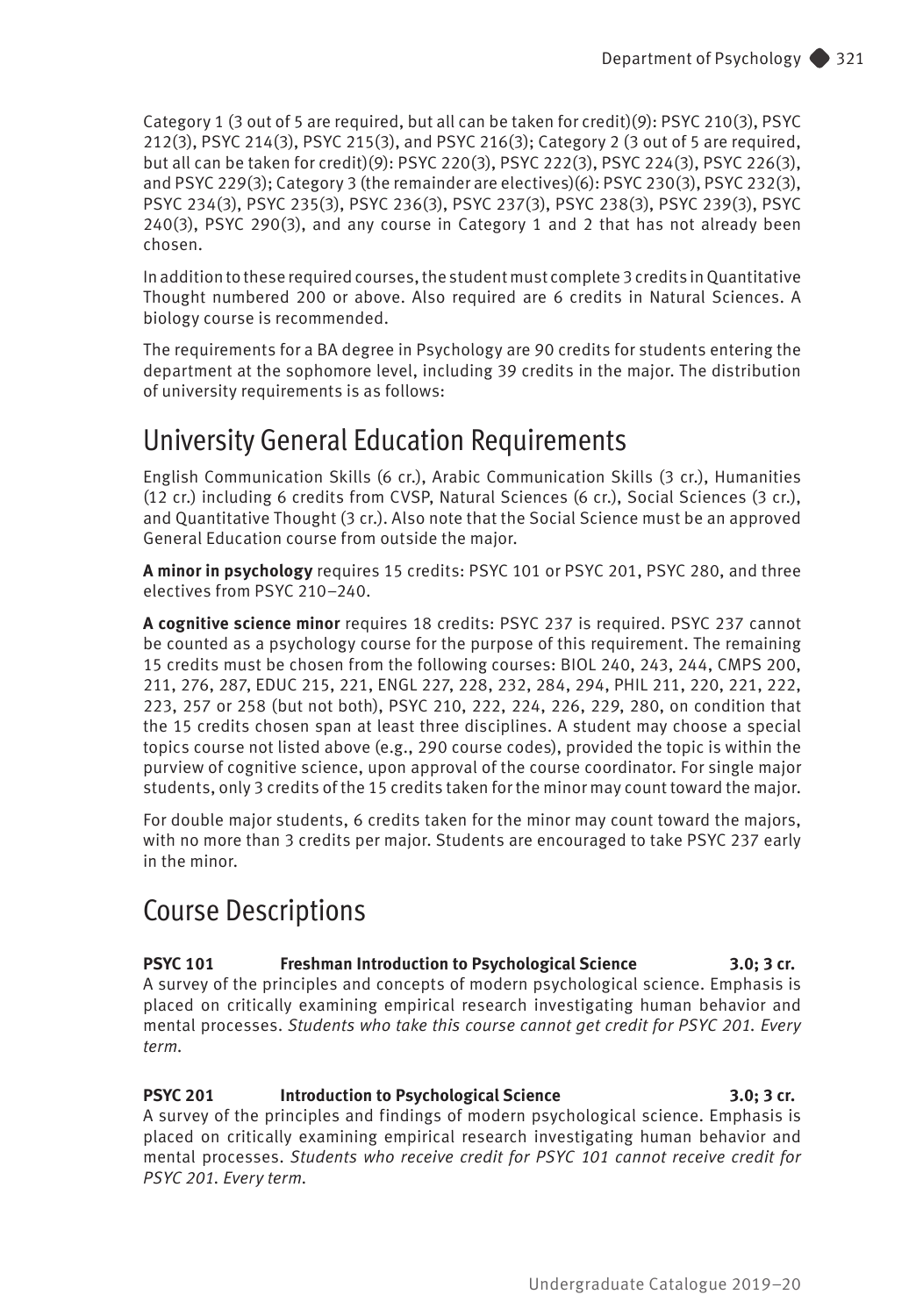### **PSYC 210 Lifespan Developmental Psychology 3.0; 3 cr.**

A course on psychological development from the prenatal period to late adulthood. *Students who receive credit for EDUC 225 cannot receive credit for PSYC 210. Prerequisite: PSYC 201 or PSYC 101. Every term.* 

### **PSYC 212 Social Psychology 3.0; 3 cr.**

A course on the scientific study of how individuals think, feel, and behave in regard to other people, and how individuals' thoughts, feelings, and behaviors are affected by other people. *Prerequisite: PSYC 201 or PSYC 101. Annually* 

### **PSYC 214 Adult Abnormal Psychology 3.0; 3 cr.**

An introduction to the research, history, and theories of abnormal behavior in adults and a critical examination of the definition, classification, prevalence, etiology and treatment of adult abnormal behavior. Topics covered include anxiety, post-traumatic stress, depression, mania, borderline personality, substance abuse, schizophrenia, and sexual abnormalities. *Prerequisite: PSYC 201 or PSYC 101. Every term.*

### **PSYC 215 Child Abnormal Psychology 3.0; 3 cr.**

An introduction to the psychological disorders of childhood and adolescence, including attention deficit hyperactivity disorder, conduct disorders, autism, mood and anxiety disorders. The course begins with an understanding of abnormal behavior and proceeds to cover symptomatology, the major theories of causality, and treatment interventions. *Prerequisite: PSYC 201 or PSYC 101.Every term.*

### **PSYC 216 Personality Psychology 3.0; 3 cr.**

An introduction to the research, theories, and measurement of personality with a critical examination of the influence of personality on behavior. The course surveys biological, psychodynamic, trait, humanistic, behavioral, social learning, and cognitive perspectives to the understanding of human personality and their application to individuals and organizations. *Prerequisite: PSYC 201 or PSYC 101. Annually.* 

### **PSYC 220 Psychology of Learning and Behavior 3.0; 3 cr.**

A course on the principles of learning and behavior. The psychology of learning, or behavioral psychology, introduces students to the psychology of learning and behavior analysis by examining the classical and operant (instrumental) conditioning paradigms from an experimental perspective. *Prerequisite: PSYC 201 or PSYC 101. Annually.*

### **PSYC 222 Behavioral Neuroscience 3.0; 3 cr.**

An introduction to the neural basis of the mind and behavior. The course surveys the structure and organization of the human brain and examines how complex behavior and mental processes arise from it. *Prerequisite: PSYC 201 or PSYC 101. Registration for PSYC 222 is not open to Biology students who may register for the cross-listed course, BIOL 243. Annually.* 

### PSYC 224 Sensation and Perception 3.0; 3 cr.

A course on how humans sense and perceive the environment. Topics covered include the anatomy and physiology of the sensory systems, types of stimuli affecting sensory systems, higher perceptual processing, and current knowledge and theories of our perceptual abilities. The course also emphasizes the relationships between perceptual processes and other higher cognitive functions. *Prerequisite: PSYC 201 or PSYC 101. Annually.*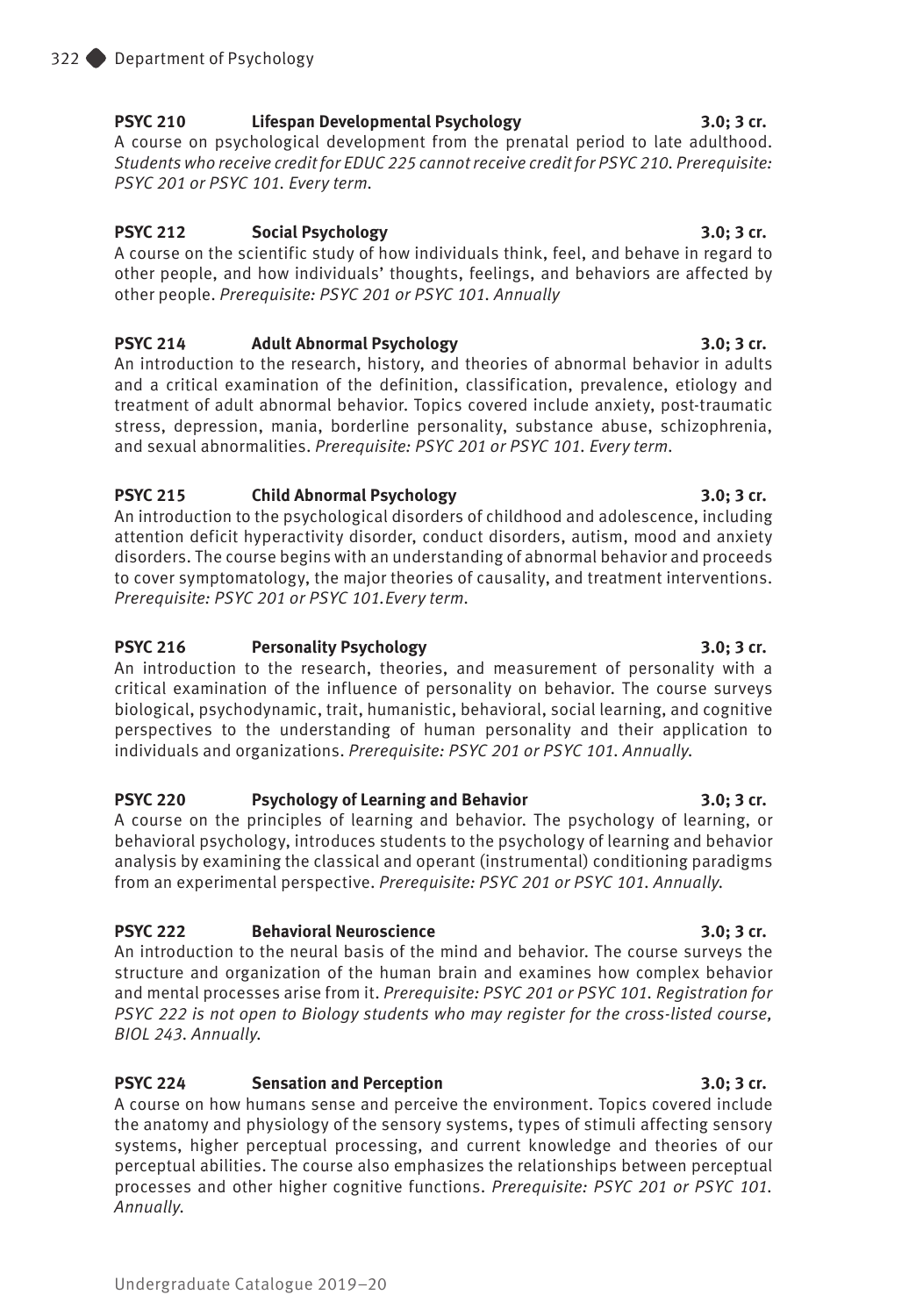#### **PSYC 226 Cognitive Psychology 3.0; 3 cr.**

An introduction to human cognitive processes, including perception, attention, memory, language, imagery, categorization, problem solving, reasoning and decision-making. These cognitive processes are examined with regard to human brain functioning. *Prerequisite: PSYC 201 or PSYC 101. Annually.*

#### **PSYC 229 Cognitive Neuroscience 3.0; 3 cr.**

An advanced course on the underlying neural mechanisms of higher mental function. Topics include brain systems implementing memory, language, decision-making, control of action, social cognition, emotions, creativity, cultural evolution, consciousness, cognitive control and brain-computer interfaces. *Prerequisite: PSYC 201 or PSYC 101. Annually.*

#### **PSYC 230 Clinical Psychology 3.0; 3 cr.**

An introduction to the history and development of the science and practice of clinical psychology with a critical examination of training models, approaches to clinical problems, methods of assessment, choice of empirically validated interventions, prevention strategies and career opportunities. The course surveys clinical and research activities (assessment, therapy, and consultation), settings (clinical, hospital, school, court, and private practice), and professional issues (roles, ethics, and laws). *Prerequisite: PSYC 214 or PSYC 215. Annually.*

#### **PSYC 232 Health Psychology 3.0; 3 cr.**

An introduction to the field of health psychology with a critical examination of the biopsychosocial model of health and the ecological model of health outcomes. The course explores the impact of five systems on individual health outcomes: the individual (including physiology), the family/ community, physical and social environments, healthcare systems and health policy. A variety of infectious diseases and chronic illnesses will be used to illustrate the roles of these systems in explaining health. *Prerequisite: PSYC 201 or PSYC 101. Annually.*

#### **PSYC 234 Positive Psychology 3.0; 3 cr.**

An introduction to the history and development of the scientific study of positive experiences, positive traits, and positive institutions with a critical examination of the field's theoretical and philosophical assumptions, methods of assessment, and applications to promote personal growth and fulfillment. The course surveys such topics as personal strengths, optimism, resilience, gratitude, forgiveness, humor, love, sexual intimacy, emotional intelligence, happiness, life satisfaction, and the ability to create positive environments. *Prerequisite: PSYC 201 or PSYC 101. Annually.*

#### **PSYC 235 Political Psychology 3.0; 3 cr.**

This course draws on the social psychological literature of intergroup relations, introducing the students to individual and group-based approaches to the study of intergroup relations, as well as political psychological research in the Arab world. *Pre-requisite: PSYC 101/201. Annually.* 

#### **PSYC 236 Culture and Psychology 3.0; 3 cr.**

The course aims to sensitize students to the importance of culture in psychological processes, and focuses on indigenous, cultural, and cross-cultural psychological theories and findings. *Prerequisite: PSYC 201 or PSYC 101. Annually.*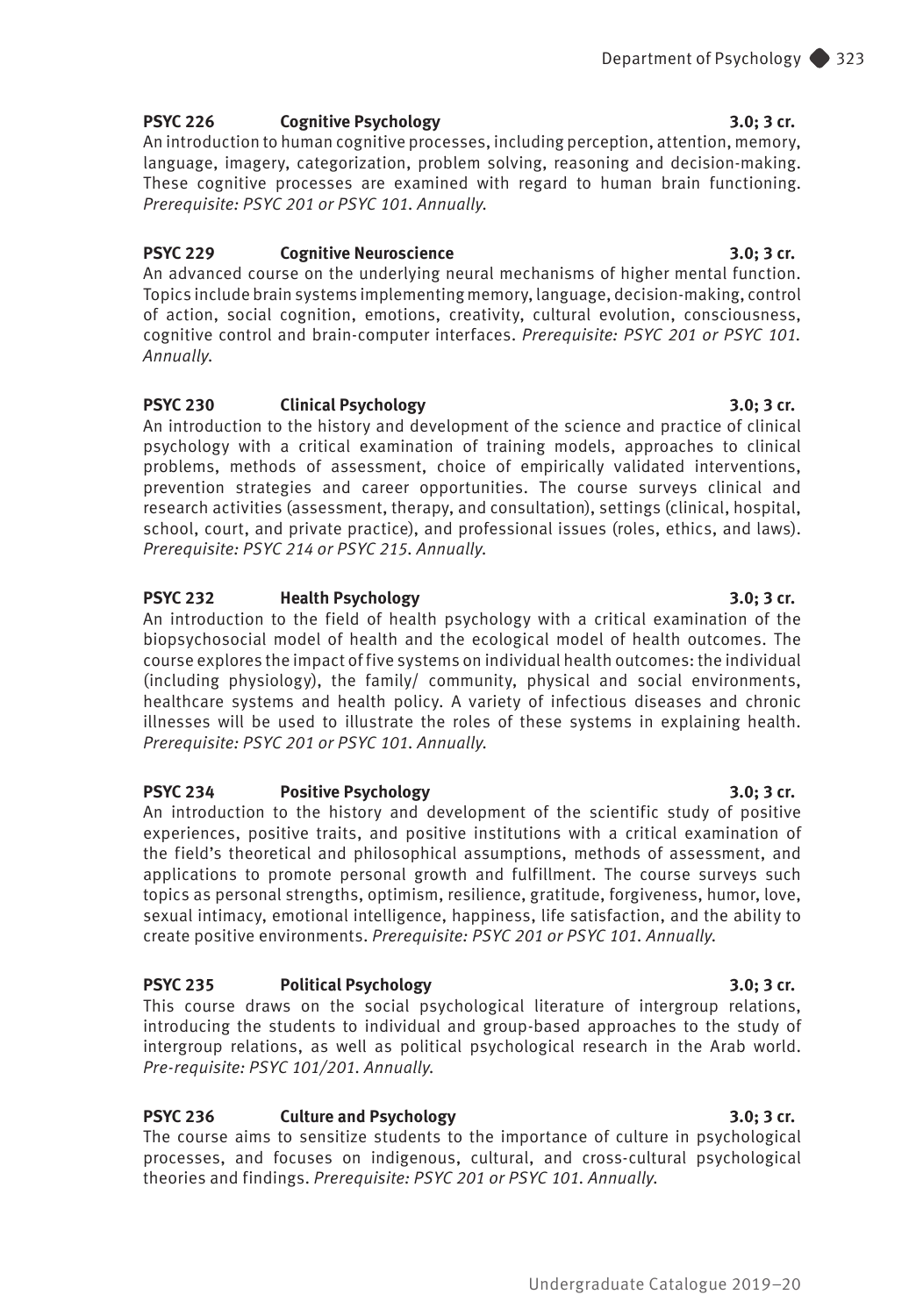### **PSYC 237 Introduction to Cognitive Science 3.0; 3 cr.**

An introduction to the interdisciplinary study of cognitive science which involves research about the workings of the mind from the fields of psychology, linguistics, philosophy, education, computer science, neuroscience, anthropology, engineering, and others. The course aims to provide students with an appreciation for the range of disciplinary perspectives and methods, and the applications of cognitive science to everyday life. *Annually*.

### **PSYC 238 Applied Behavior Analysis 3.0; 3 cr.**

An introduction to Applied Behavior Analysis (ABA) or Behavior Modification, which is concerned with evidence-based applications of behavioral principles to a wide range of socially and clinically important problems. *Prerequisite: PSYC 201 or PSYC 101. Occasionally.* 

### PSYC 239 Psychology of Trauma 3.0; 3 cr.

An introductory course aimed to examine the experience and impact of trauma on children and adults. The theories of trauma will be reviewed including the developmental, cognitive, and neuroscience models of trauma and memory. The course will also cover the cultural and sociopolitical considerations of trauma as well as evidence-based treatments and post-traumatic growth. *Pre- or co-requisite: PSYC 214 or PSYC 215. Occasionally.* 

### **PSYC 240 Special Topics in Psychology 3.0; 3 cr.**

A course that provides a general overview of an area of psychology that is not normally covered by the department's offerings. *Prerequisite: PSYC 201 or PSYC 101. Annually.*

### **PSYC 280 History and Systems of Psychology 3.0; 3 cr.**

A course that examines the philosophical foundations of psychology. There is special emphasis on the historical development of scientific conceptions of human behavior and mental processes in the context of contemporary psychological systems. *Prerequisite: PSYC 201 or PSYC 101. Every term.* 

### **PSYC 282 Research Design in Psychology 3.0; 3 cr.**

This course is the first part of the required research sequence for students majoring in psychology. It provides students with a solid foundation in the basic quantitative research methods and design, addresses ethical issues and validity in psychological research, and introduces students to statistical analyses that will be needed for PSYC 284, PSYC 290, and other research-related courses. *Prerequisite: PSYC 201 or PSYC 101. For Psychology majors only. Every term.*

### **PSYC 284 Statistical Analyses in Psychology 3.0; 3 cr.**

This course is the second part of the required research sequence for students majoring in psychology. It introduces the student to univariate, bivariate and multivariate statistical analyses in psychological research and combines lectures and computer Lab sessions. *Prerequisites: STAT 201 or STAT 210 and PSYC 282. Every term.*

### **PSYC 288 Undergraduate Seminar in Psychology 3.0; 3 cr.**

A review of significant research in major areas in psychology. *Prerequisites: PSYC 282 and senior standing. Prerequisite: PSYC 284. Every term.*